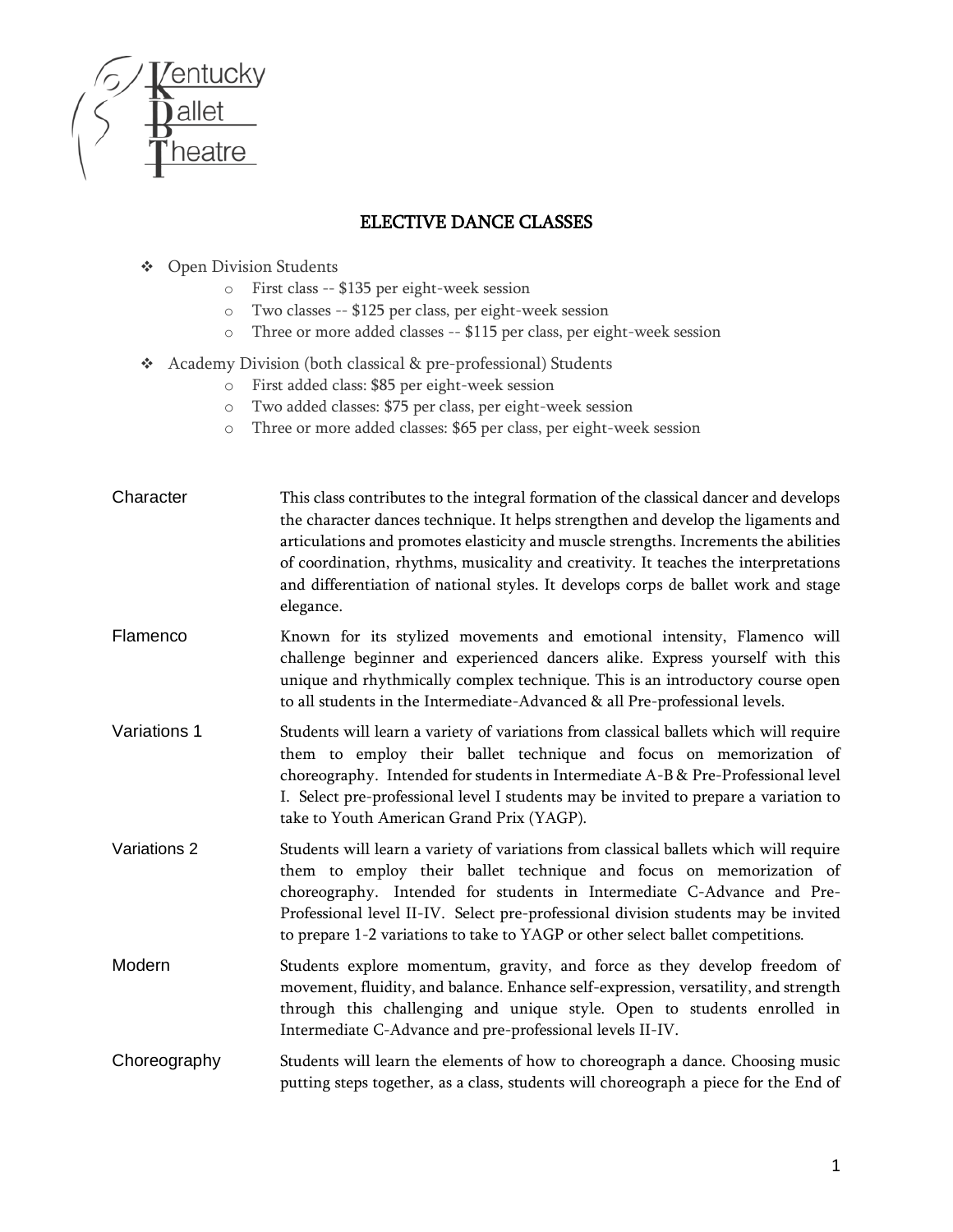the Year Performance. Open to students enrolled in Intermediate C-Advance and pre-professional levels II-IV.

- Classical Jazz 1 Students are introduced to the basic movements, body alignment and vocabulary of classical jazz. They will begin learning fun choreography set to a wide variety of fun, kid-friendly popular music. Open to students enrolled in levels Beginning A.-Beginning B. Students preparing for SCAPA auditions may enroll in this class.
- Classical Jazz 2 Students focus on improving body alignment, isolating body movements, and building their movement vocabulary while learning fun choreography set to a wide variety of fun, kid-friendly popular music. Open to Students enrolled in Levels Beginning B-Intermediate A & Pre-Professional Level I.
- Classical Jazz 3 Students focus on improving body alignment, isolating body movements, and expanding their movement vocabulary while learning fun choreography set to a wide variety of fun, kid-friendly popular music. Open to students enrolled in Levels Intermediate B-Advance & Pre-Professional Levels II-III who have completed Jazz 1, or by invitation.
- Classical Jazz 4 Students focus on improving body alignment, isolating body movements, and expanding their movement vocabulary while learning fun choreography set to a wide variety of fun, kid-friendly popular music. Open to students enrolled in Levels Intermediate C-Advance & Pre-Professional Levels III-IV who have completed Jazz 2, or by invitation.
- Tap 1 Increase control, coordination, and rhythm with this fusion of dance and percussion. This class emphasizes the development of tap technique & terminology with an introduction to various styles of tap. Students will explore coordination, single time steps, beginning turns, short combinations, and showmanship along with rhythm and timing within a wide range of musical accompaniment. Open to Students enrolled in Beginning C- Intermediate A & Pre-professional level I or upper level students without previous experience.
- Tap 2 Increase control, coordination, and rhythm with this fusion of dance and percussion. This class continues the development of tap technique & terminology. Students will further develop skills including musicality and sound clarity with an added focus on increasing speed, and developing style. Intermediate level tappers should expect to learn double and triple time steps, 3 & 5 beat riffs, pull-backs, pick-ups, more advanced turns, as well as more intricate rhythms. Open to students in Intermediate B-Advance and Pre-professional levels II-IV who have completed Tap 1, or by invitation.
- Tap 3 Increase control, coordination, and rhythm with this fusion of dance and percussion. This class continues the development of tap technique & terminology. Students will further develop skills including musicality and sound clarity with an added focus on increasing speed, and developing style. Intermediate level tappers should expect to learn double and triple time steps, 3 & 5 beat riffs, pull-backs, pick-ups, more advanced turns, as well as more intricate rhythms. Open to students in Intermediate Advance and Pre-professional levels III-IV who have completed Tap 2, or by invitation.